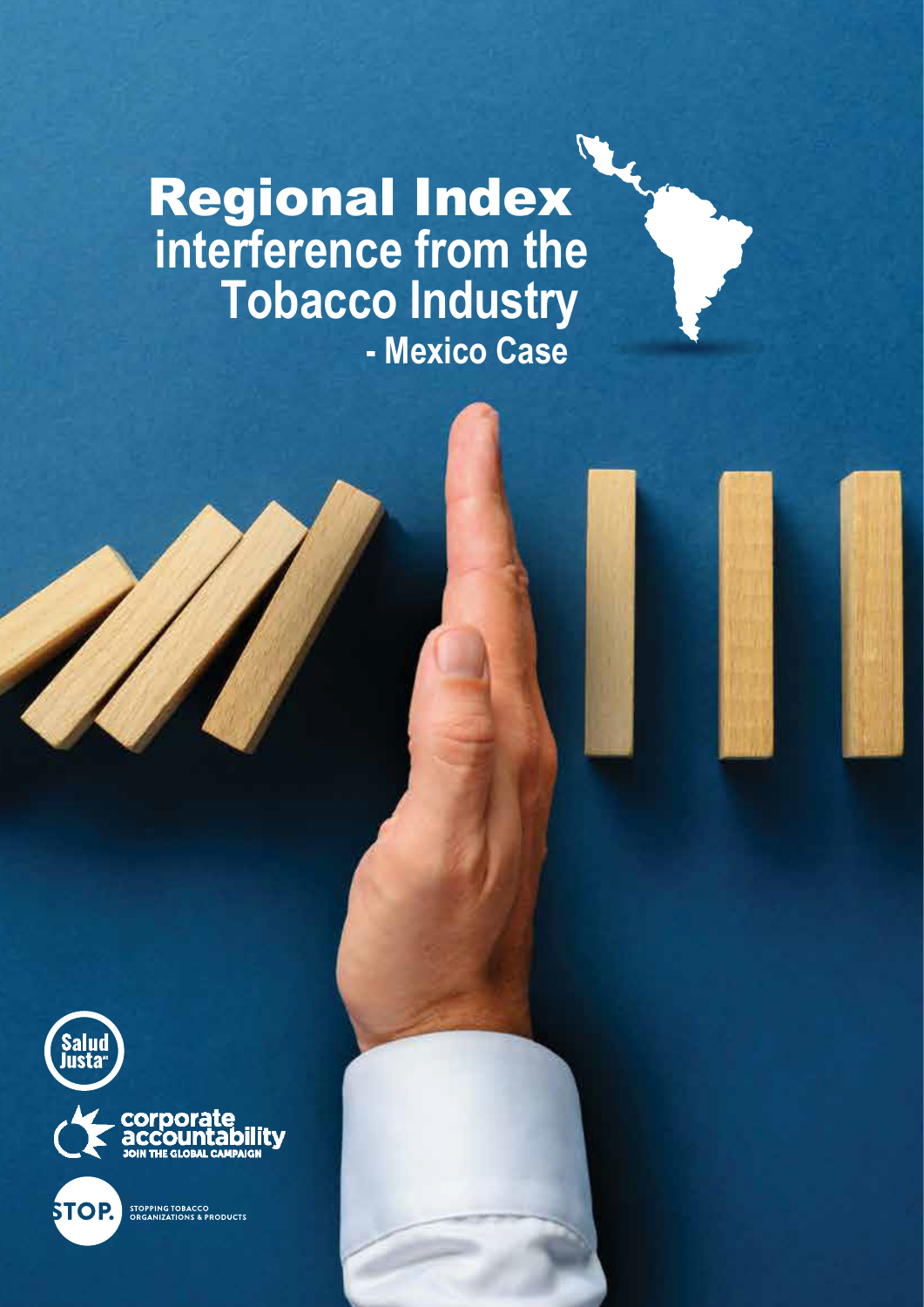





# **MEXICO**

**BACKGROUND AND INTRODUCTION**

**Mexico ratified the WHO Framework Convention on Tobacco Control on February 27, 2005. The General Law on Tobacco Control (GLTC), approved in 2008, is the principal law governing tobacco control at the federal level. By now, 15 states have local regulations specific on tobacco control. The GLTC covers all the areas in the FCTC - smoke free policies, tobacco advertising, promotion and sponsorship, packaging and labelling, and enforcement-1 , but none of them is completely fulfilled.**

**In 2019, at the initiative of the President of the Republic, the federal Congress approved an update and indexation of tobacco taxes. With this, taxes represent 69% of the final sale price. This progression, along with the import ban on electronic nicotine delivery systems (ENDS) and heated tobacco products approved in February 2020, encouraged PAHO / WHO to recognize the Mexican government with the World No Tobacco Day 2020 Award in these two areas.2** 

**Two transnational tobacco companies, Philip Morris International (PMI) and British American Tobacco (BAT), controls 93.5% of the cigarette market in Mexico (PMI controls 64.2% and BAT controls el 29.3%). PMI, through its local subsidiary, is the leading tobacco company in Mexico. It sells Marlboro and Benson & Hedges (premium), and Delicados and Chesterfield (economy).**

**The main findings of the Index 2020 are presented below:**

#### **1- INDUSTRY PARTICIPATION IN POLICY DEVELOPMENT**

The current federal government has limited the participation of the tobacco industry; even in the meetings of the National Commission against Addictions, participants are required to have no ties or representation of that industry. In 2019, with a campaign involving British American Tobacco, the Ministry of Health decided to withdraw its participation. However, initiatives for lax regulation of electronic cigarettes and heated tobacco products have been put forward in the federal Congress.



1 . Salud Justa MX. Control del Tabaco en México. Indicadores Nacionales, México, May 2020, available in https://saludjusta.mx/wp-content/uploads/IndicdoresNacionales\_2020-1.pdf2 .Coalición México SaludHable. Grasas trans en México. Análisis de la situación en el marco de la estrategia REPLACE, México, 2019. h"p://mexicosaludhable.org/replace/assets/pdf/grasas-trans-en-mexico-digital.pdf 2. Organización Panamericana de la Salud. "Los Premios del Dia Mundial sin Tabaco 2020 reconocen los avances en Bolivia, Brasil, México y Venezuela", May 22, 2020. Available in https://www.paho.org/mex/index.php?option=com\_content&view=article&id=1535:los-premios-del-dia-mundial-sin-tabaco-2020-reconocen-los-avances-en-bolivia-brasil-mexico-y-venezuela&Itemid=499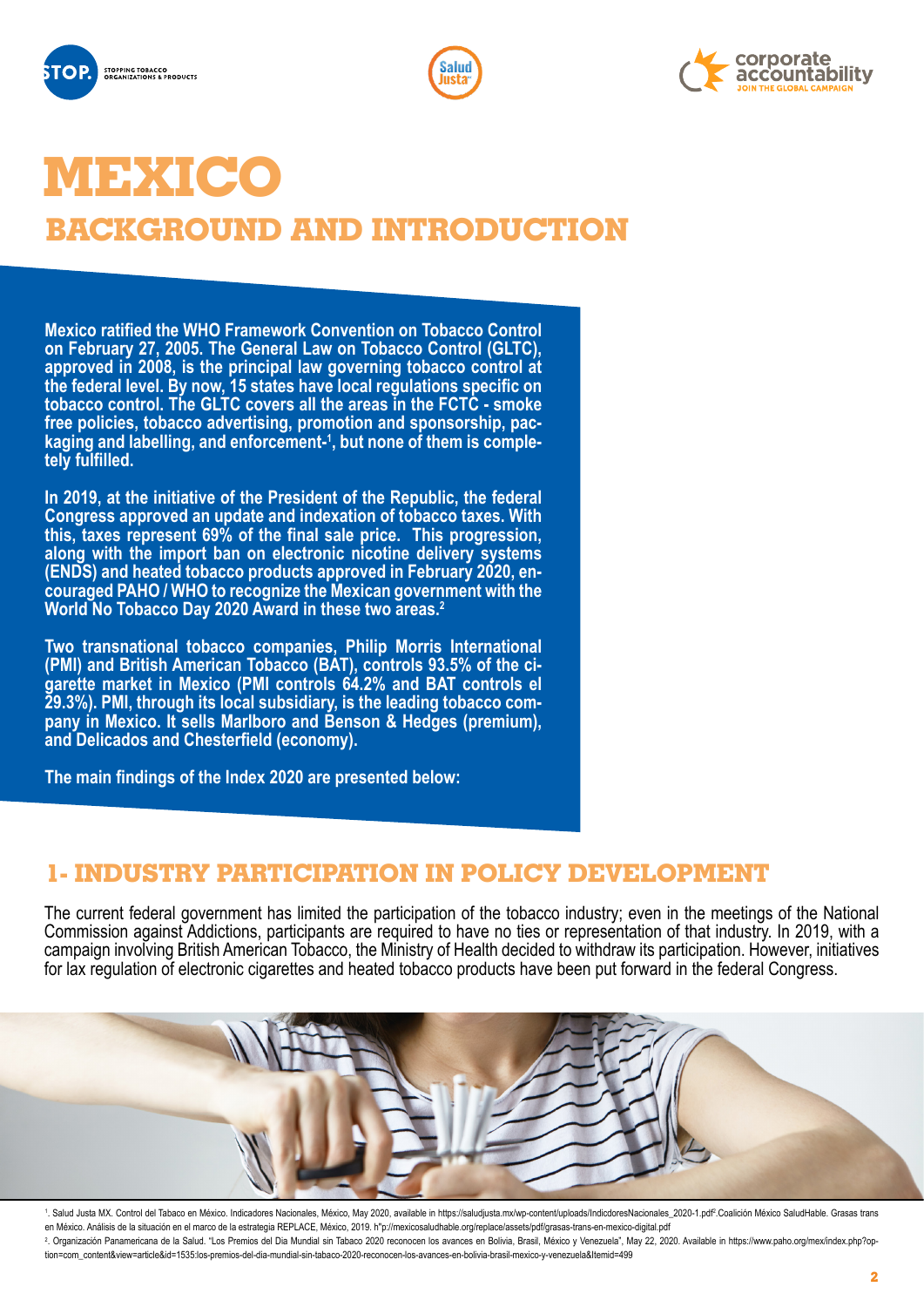





#### **2- UNNECESSARY INTERACTION**

In the Senate of the Republic, Senator Miguel Angel Navarro, President of the Health Committee, participates in events or-<br>ganized by British American Tobacco. The question remains whether the cigarette tracking system is industry (Codentify), which has already been reported. In addition, Philip Morris participates with the federal government in the "Youth Building the Future" program (Programa "Jóvenes Construyendo el Futuro").

Senator Miguel Angel Navarro, president of the Health Committee, attended and spoke on behalf the tobacco industry in an event organized by British American Tobacco and spoke on behalf of the industry asking to stop "demonizing" tobacco, as its production and sale generates investments and jobs throughout the country. Also, he promised to work so that the necessary legal reforms are achieved without harming companies and the generation of job sources.

#### **3- TRANSPARENCY**

Federal regulation does not oblige to disclose meetings with the tobacco industry. In the Congress of the Union, the registration of lobbyists is mandatory, where companies and organizations must express their interests and who they represent.

However, the Ministry of Health determined to record in video any meeting with the tobacco industry or its allies.

#### **4- CONFLICT OF INTEREST**

The federal government does not prohibit tobacco industry contributions to campaigns. Retired officials remain as lobbyists for the tobacco industry (now, in addition, allied with former officials who work for the soft drink industry). In the political party of the President of the Republic, Yeidckol Polevnsky Ex General Secretary of Morena.

- Mony de Swaan was President Commissioner of the Federal Telecommunications Commission until 2013, with the past president. Today, he represents Philip Morris México (http://www.ceiap.mx/cartera-de-clientes/ ). Often, the tobacco industry in Mexico presents itself as an ally with other industries, such as the sugary drinks industry, especially on fiscal policy issues. The Director of Corporate Affairs of FEMSA (Coca Cola Mexico) was Undersecretary of the Interior: Roberto Campa https://www.elfinanciero.com.mx/empresas/roberto-campa-el-nuevo-director-de-asuntos-corporativos-de-femsa
- Yedikol Polevnsky is the General Secretary of MORENA, the party that was founded and leaded by México's President, Andrés Manuel Lopez Obrador. Her daughter, named Shirley Alamaguer, is Director of Regulatory Affairs for BAT Mexico.

#### **5- PREVENTIVE MEASURES**

The Ministry of Health has assumed a leading role in spearheading preventive measures in the federal government. This institution, together with the Ministry of Economy, has internal guidelines related to article 5.3 of the CMCT. The federal government in 2019 approved a regulation that prohibits employees from receiving any contributions. However, assistance offers, policy drafts or study visit invitations which could come from the tobacco industry, are still maintained.

- There is a proposal from the Secretary of Health to promote records of the interaction with the tobacco industry, for the whole federal government.
- The Ministry of Health has formulated a code of conduct, but it has not been approved.
- The Ministry of Health and the Ministry of Economy have internal guidelines related to article 5.3 of the FCTC. However, they are not public.